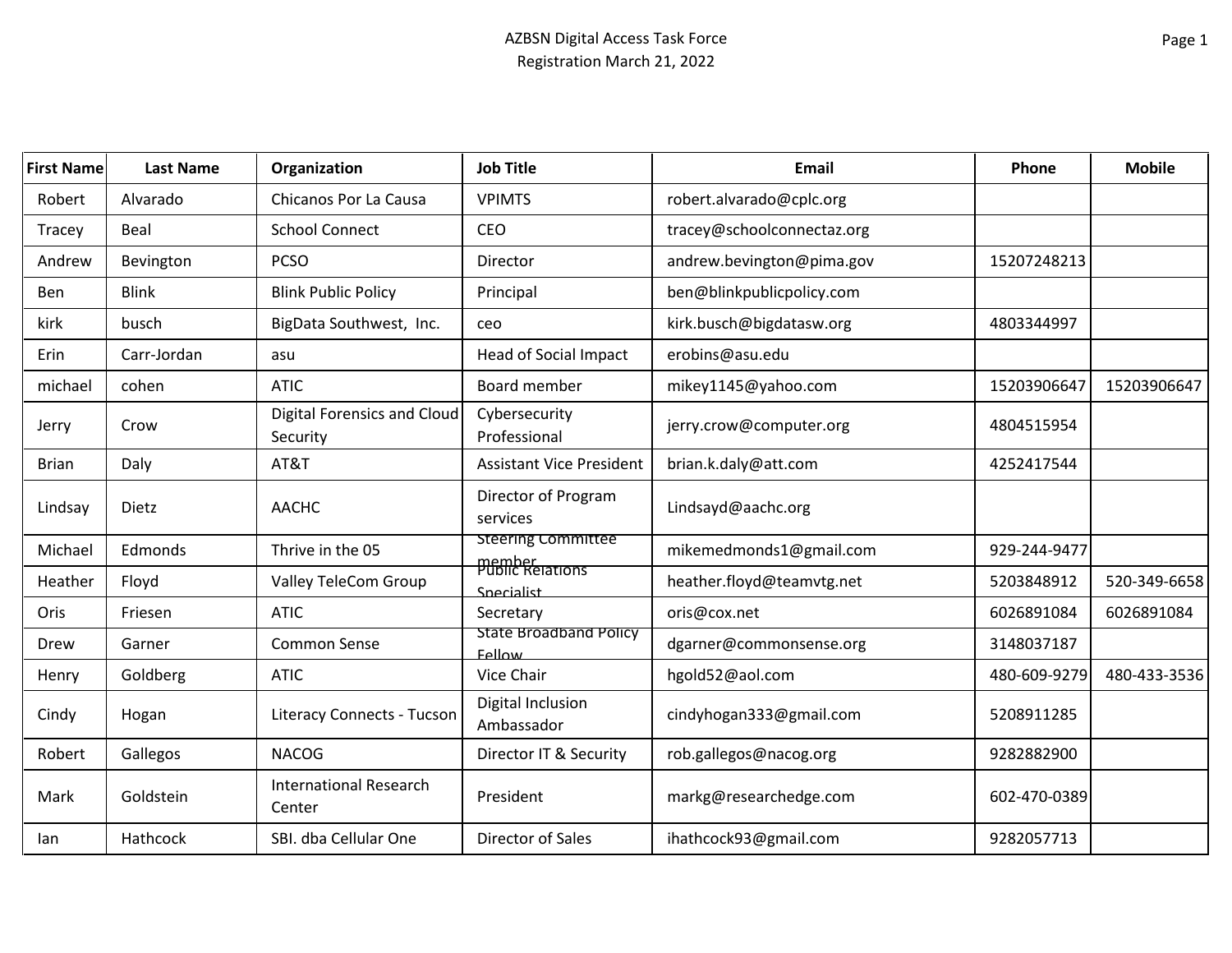| Shereka      | Jackson          | Future Stars, Inc                                                    | <b>CEO</b>                                                   | futurestarsaz@hotmail.com    |              |              |
|--------------|------------------|----------------------------------------------------------------------|--------------------------------------------------------------|------------------------------|--------------|--------------|
| Kelly        | Krusee           | Arizona Department of<br>Education                                   | Program Manager Office<br>of Digital Teching and<br>Learning | kelly.krusee@azed.gov        | 6023642122   |              |
| Cheryl       | Mango-Paget      | Superintendent of Schools<br>Coconino County                         | Supt                                                         | cmango-paget@coconino.az.gov | 3176954341   |              |
| Lea          | Márquez Peterson | Arizona Corporation<br>Commissioner                                  | Chair                                                        | Imarquezpeterson@azcc.gov    |              |              |
| Sophia       | Mayberry         | ADE                                                                  | Project Manager                                              | Sophia.braham@azed.gov       |              |              |
| Will         | McCullen         | PCC                                                                  | Pgm Mgr                                                      | jwmccullen@pima.edu          |              |              |
| Karla        | Morales          | AZ Technology Council                                                | <b>Vice President</b>                                        | kmorales@aztechcouncil.org   | 5204400761   | 5204400761   |
| Mala         | Muralidharan     | Arizona State Library                                                | E-rate Administrator for<br><b>Public Libraries</b>          | mala@azlibrary.gov           |              |              |
| Mauricio     | Orozco           | Care1st Health Plan<br>Arizona                                       | <b>Community Engagement</b><br>Manager                       | morozco@care1staz.com        | 14802823631  |              |
| Katrina      | Parker           | <b>Triad Wireless LLC</b>                                            | Program Bid Manager                                          | katrina@triadwireless.net    | 6024260542   |              |
| Lawrie       | Prickett         | Smith Bagley Inc dba<br><b>Cellular One of North East</b><br>Arizona | <b>Information &amp; Data</b><br>Specialist                  | lprickett@cellularoneaz.com  | 9285370375x2 | 9282051304   |
| Roni         | Singh            | SFB-CRC                                                              | <b>CRC</b> Director                                          | rsingh@sfb-crc.org           | 520-393-9872 |              |
| <b>Tracy</b> | Rexroat          | Az Department of<br>Education                                        | Program specialist                                           | tracy.rexroat@azed.gov       | 6023640322   |              |
| Jennifer     | Rickel           | Native Network Inc                                                   | COO                                                          | jrickel@nativenetwork.com    | 5096615100   |              |
| Fernando     | Roman            | <b>Communications Workers</b><br>of America                          | <b>Executive Vice President</b>                              | froman@cwa7026.com           | 5207097199   | 520.709.7199 |
| Paul         | Ross             | Phoenix College                                                      | <b>CIO</b>                                                   | paul.ross@phoenixcollege.edu |              |              |
| Jan          | Schiller         | Berkshire Consulting, LLC                                            | Partner                                                      | schillerjand@gmail.com       | 4143159797   | 4143159797   |